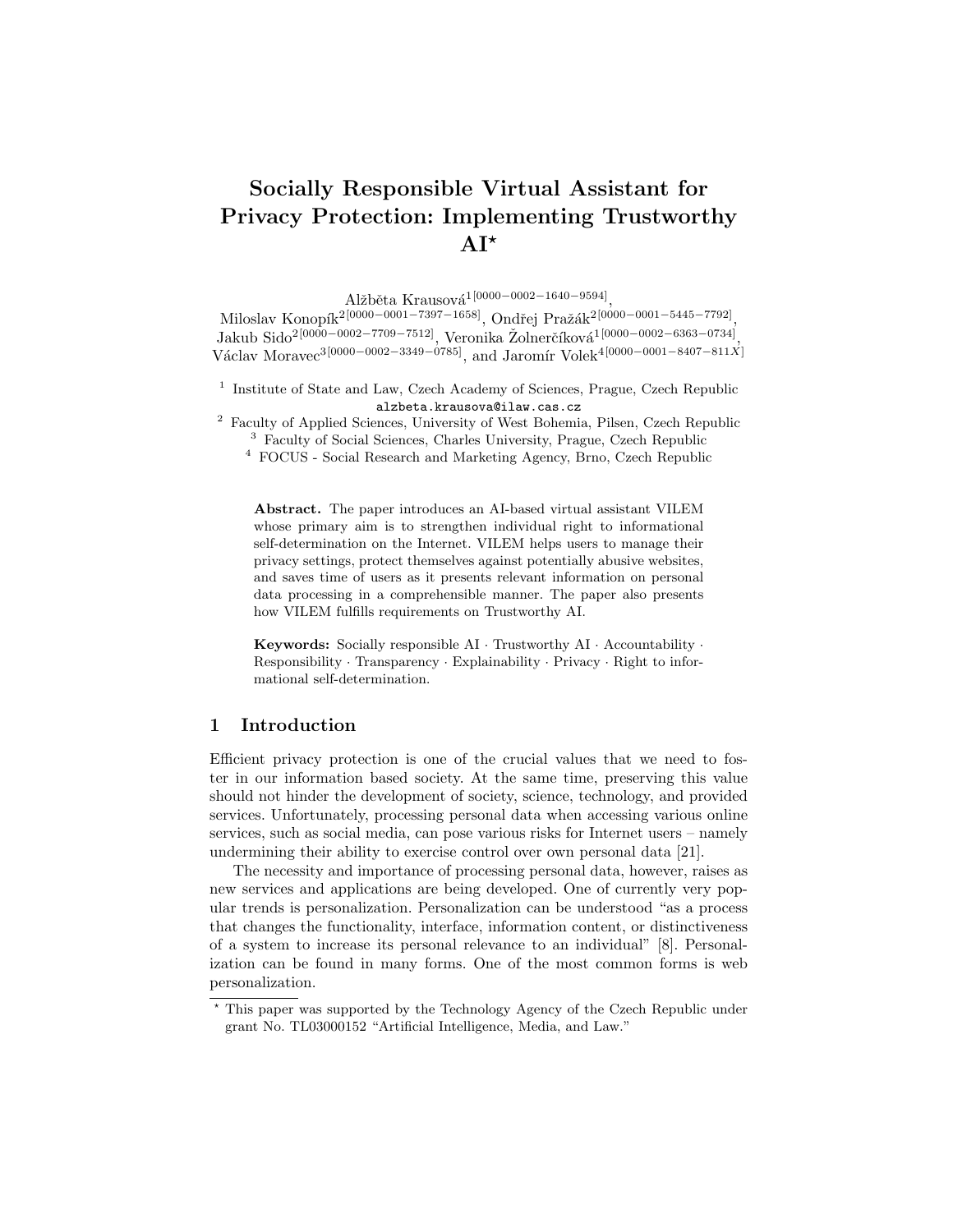Web personalization is a complex process. It is typically based on profiling which can be technically done namely with help of various kinds of cookies (first-party cookies, third-party cookies, Flash cookies, etc.) or with help of other means, such as IP addresses, URL form data, etc. [17]. A wide range of information collected from users, such as visited pages, dates and times of Internet usage or checked goods can be processed with machine learning algorithms to create users' profiles or profiles of groups of users with similar interests. Tracking Internet users across different websites for providing them with personalized services can be based, for instance, on fingerprinting or on browser cookies [6]. Fingerprinting is a method of identifying and tracking a device without cookies [38]. The term cookie refers to "a text string that is placed on a client browser when it accesses a given server" [11]. Research shows "that some websites set over 300 cookies" into users devices [11].

This practice causes problems to Internet users who are often not aware about placement of cookies or are perplexed with a large number of requests on granting consent with cookies, with long and incomprehensible privacy policies, multiplicity of actors, and overall information asymmetry they are facing. In 2016, Eurostat described how Internet users protected their privacy online. Citizens of the Netherlands, Germany or Finland were very much aware of the fact that they can be traced by cookies. Despite that Internet users were not very active with regard to changing their cookie settings in a web browser. In particular, in the Czech Republic less than 20 % of people changed their "browser settings to prevent or limit cookies use" [15]. A recent study in the Czech Republic showed that Czech citizens perceive themselves as powerless and react to the complex situation of protecting their own online privacy by giving up on a diligent approach and learning how to live with something that they perceive as "an oppressive power of an algorithm" [45]. The approach described in the Eurostat study and confirmed by the recent Czech study and suggests that Internet users are renouncing their rights. In fact, Internet users stated that they perceive exercising their privacy-related rights as impossible due to their limited technical skills as well as limited legal knowledge.

As individual autonomy is threatened in the online environment where there are many "little brothers" and individual choices are predetermined based on ubiquitous tracking and personalization [18], Internet users need to be provided with tools that would strengthen their position and help them to exercise their rights, namely their right to informational self-determination, i.e., the right of an individual to decide whether and up to what degree information related to their private life would be communicated to others. For this purpose we propose designing a virtual assistant based on artificial intelligence (AI) that would strengthen individual autonomy by providing users with functionalities allowing them to communicate their individual preferences in privacy protection to providers of online content and services.

This virtual assistant contributes to developing socially responsible AI. Although socially responsible approach to AI has been mentioned by research in the past [37, 10], the concept of socially responsible AI was defined in early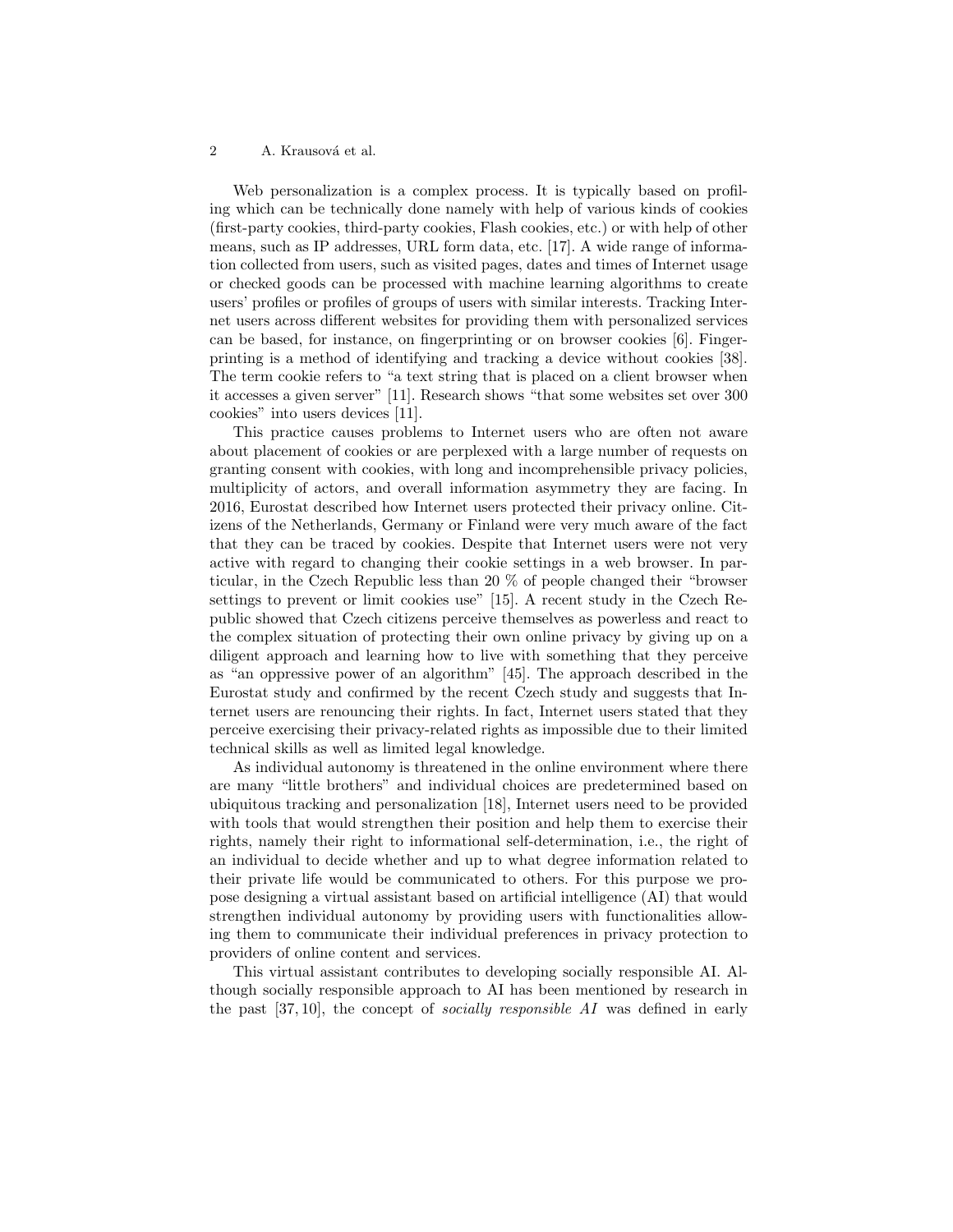2021 [12]. The main objective of socially responsible AI is "addressing the social expectations of generating shared value – enhancing both AI intelligence and its benefits to society" [12]. At the same time the virtual assistant needs to comply with ethical and legal requirements set out in EU documents and laws.

Therefore, the aim of this paper is to introduce how we intend to implement and operationalize a socially responsible AI system that would assist Internet users with efficient protection of their online privacy and the right to their informational self-determination by providing them with an easy and freely available tool allowing them to administer their privacy preferences, reduce information asymmetry, inform them in a comprehensible manner, and educate them in the area of law and technology.

# 2 EU Legislation, Personal Data Protection, and Cookies in Practice

The tool we propose – our virtual assistant – will be initially available for users from the Czech Republic. Therefore, its operation must be based on and compliant with EU and Czech laws related to personal data protection and cookies.

This legislation is quite robust and additional various explanatory documents such as opinions of the European Data Protection Board or other bodies need to be taken into account [20–24, 40]. Protection of personal data on the Internet is regulated namely by the General Data Protection Regulation (hereinafter GDPR [41]) and the ePrivacy directive [13]. Internet users are typically provided with various privacy policies that inform them how a particular data controller processes their data. They can do so based on one of legal grounds set out in the Art. 6 par. 1 of the GDPR. Typically, data controllers process personal data based on consent. However, they can process personal data without users consent for instance when they have a legitimate interest to do so. In this case users (data subjects) can object against such processing according to Art. 21 par. 1 of the GDPR. Data controllers can process personal data for various purposes. Each purpose, however, must be based on one of the legal ground. Understanding the situation can, thus, become very difficult and complex.

The complexity of the situation increases in cases when cookies are used. Cookies play an important role in securing proper functioning of providing online content and online services. EU law recognizes them as legitimate tools, for instance, for "analysing the effectiveness of website design and advertising, and in verifying the identity of users engaged in on-line transactions" [13]. At the same time use of cookies has implications for Internet users as cookies are stored on their equipment and can, thus, interfere with the private sphere of users [14]. However, one needs to distinguish among different types of cookies [32].

Originally, cookies were considered a privacy preserving mechanism [31]. Unfortunately, the practice showed that cookies can be misused [4]. Legal reguirements on cookies are often neglected [34], consent with placing cookies is not acquired in a lawful manner (such as pre-ticking checkboxes [30], or implying consent [39]) or users face so called tracking walls as well as take-it-or-leave-it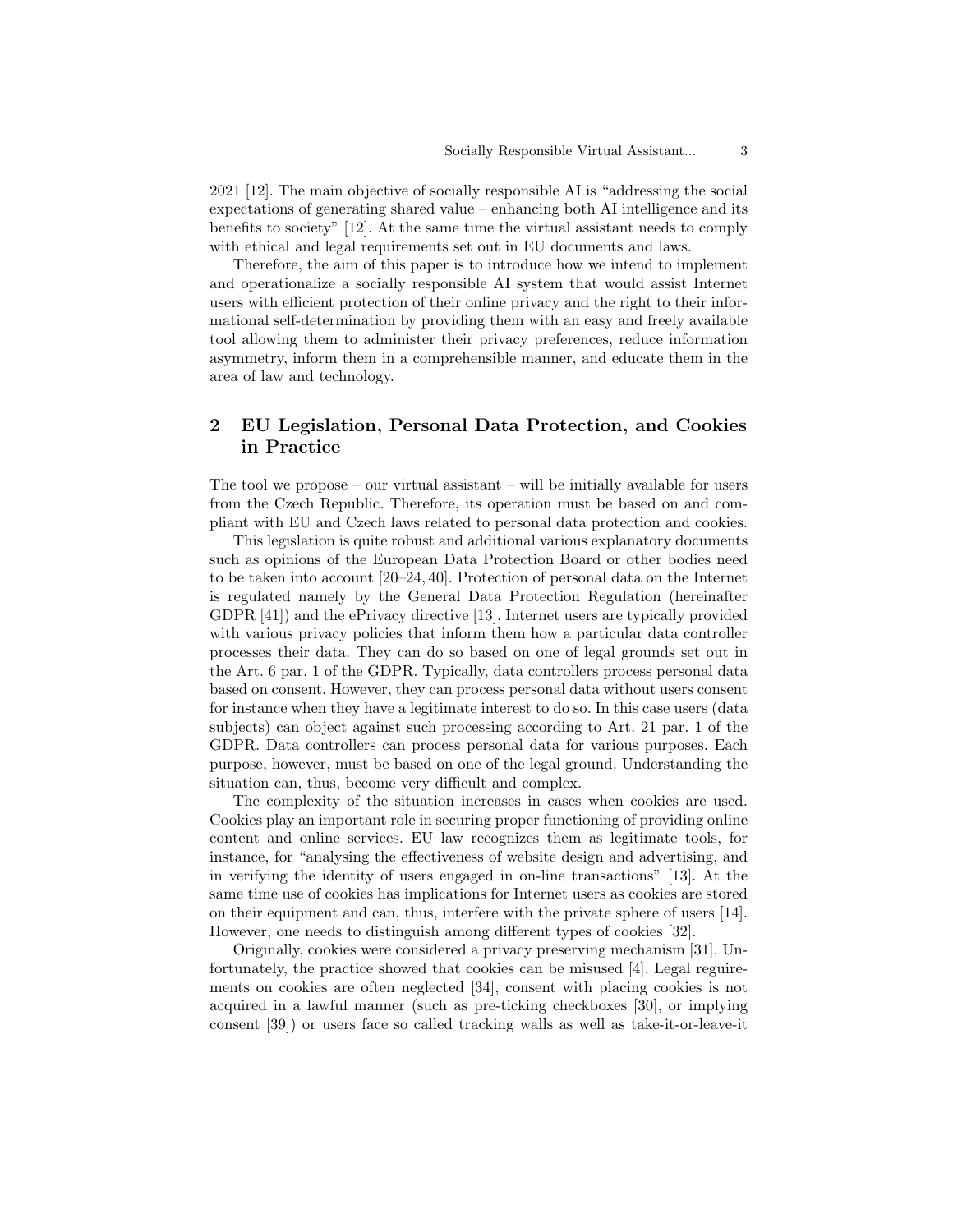choices [47]. Given the unfavourable environment, some public authorities decided to audit cookie compliance [36]. Misuse of personal as well as non-personal data from cookies can have serious impacts on Internet users and can result, for instance, in online price discrimination [43] or exploiting biases [46].

One of the solutions for achieving legal compliance regarding cookies is use of consent management platforms. As preparatory work for designing an AI-based virtual assistant, we needed to verify the level of use of consent management platforms in the Czech Republic. In the preparatory phase, we crawled a number of websites and tried to automatically identify how many of them are using standard cookie consent managers (like CookieBot or OneTrust) because it is much easier to automatically analyze consents on pages using such managers. As the detection was done with help of a rule-based system (using defined HTML structure and keywords), the results are only approximate. It is possible that a few pages were using consent managers contrary to the results or that on some pages the managers were not identified correctly. However, based on manual evaluation of some pages we can say it happened just in several cases. The results of this experiment are shown in Table 1. The results indicate that 314 pages out of 3649 used one of the tested consent management platforms and 809 pages probably do not mention anything about cookies at all.

Table 1. Use of consent management platforms in the Czech Republic.

| Description                              | $\vert$ Number $\vert$ |
|------------------------------------------|------------------------|
| OneTrust (CMP)                           | 142                    |
| CookieBot (CMP)                          | 16                     |
| Cookie Consent (CMP)                     | 112                    |
| Funding Choices (CMP)                    | 44                     |
| Cookies mentioned in Privacy Policy 2526 |                        |
| Probably no cookies used                 | 809                    |
| Pages scanned in total                   | 3649                   |

The experiment shows that use of cookies on the Internet in the Czech Republic is quite inconsistent and, therefore, can be also confusing for Internet users.

# 3 VILEM: Virtual Assistant for Privacy Protection

## 3.1 The Idea behind VILEM

As suggested above, problems with online privacy protection and bad cookie practice led us to the idea that Internet users need to be much better equipped in order to face the growing information asymmetry, overload of information related to personal data protection on the Internet, and a growing number of requests on providing their consent with personal data processing and placing cookies into their devices. The principle of granting consent is in line with the legal principle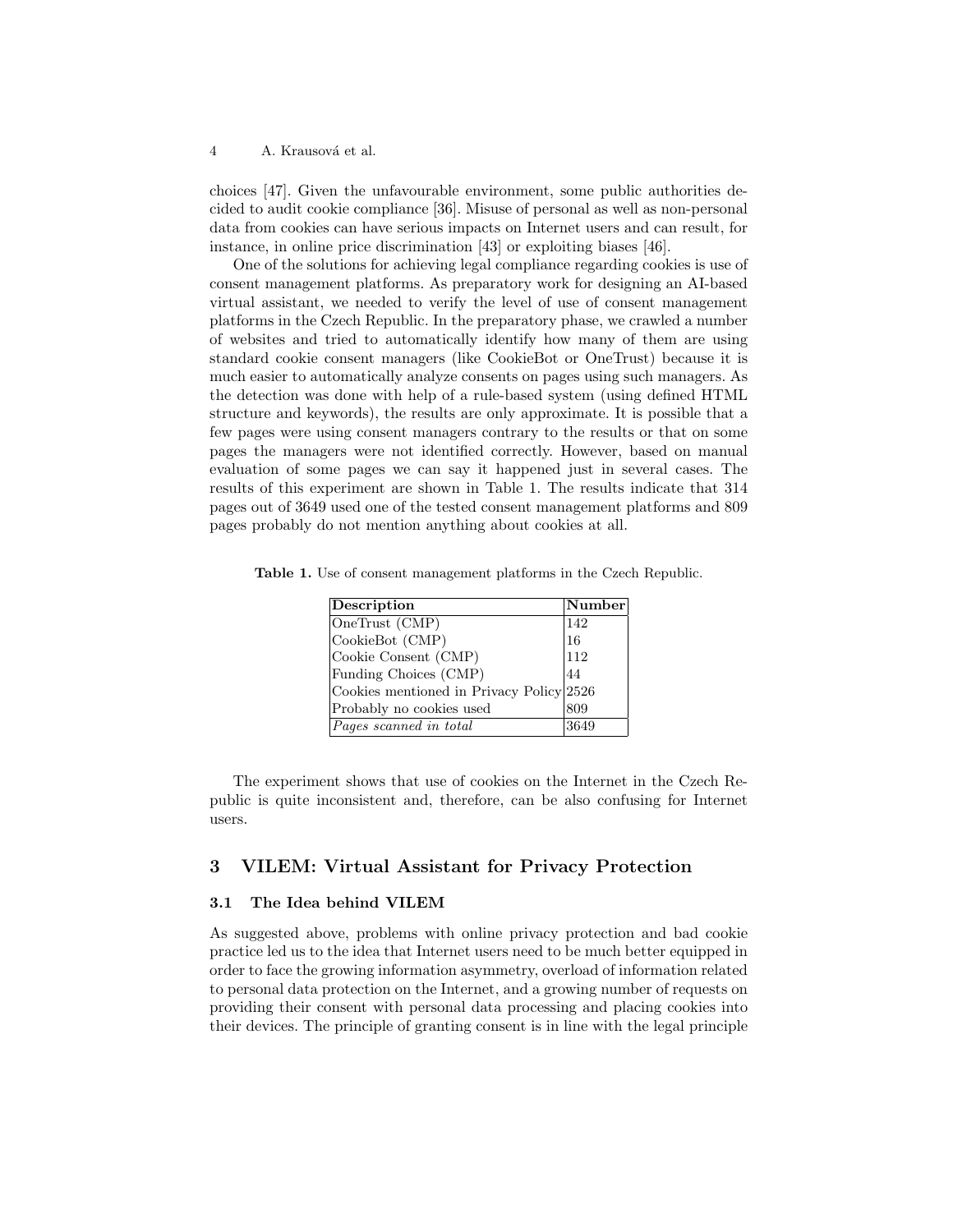of personal autonomy and the right to information self-determination. As such, it needs to be maintained. At the same time, Internet users need to be provided with tools on how to exercise their will and rights in practice not to be paralyzed by practical effects of this legal requirement.

Therefore, we have designed an AI-based virtual assistant VILEM. Its name refers to the principle of autonomy as the etymological meaning of this word is "my will is my protection." Moreover, VILEM is an acronym that stands for Volition Inspirited by Legal EMpowerment.

The idea of using technology to empower Internet users with regard to privacy protection online is not new. Apart from various plug-ins that help to block tracking by third-party cookies, there is, for instance, a solution that utilizes deep learning and helps Internet users to comprehend privacy policies – Polisis [28]. Another solution, a browser plug-in Robin, helps to monitor personalization process and to understand "individual information cocoons" [9].

The uniqueness of VILEM lies in its ability to return its users the decisionmaking capacity that would not be hindered by the necessity to exploit limited personal resources, such as time to search for relevant information, time to manually set up privacy preferences for each visited website, and biologically limited attention span. The following subchapter describes how VILEM shall function in practice.

#### 3.2 VILEM's Functionalities

Form and appearance VILEM is designed in the form of a sidebar that appears when an Internet browser is opened. VILEM updates itself automatically once a user enters a website on a new domain or when new cookies are detected. It is accessible all the time and not only on demand. Currently, VILEM is designed only in the Czech language and for Czech users. When completed, VILEM will be available for free as a web plug-in.

Personalized privacy protection We presume that upon installing VILEM, users will fill in a survey regarding their privacy preferences. Our pilot empirical study that we conducted in the Czech Republic in December 2020 shows that some users trust certain websites more and are willing to share more information with them than with others. Moreover, 56 % of respondents stated that they prefer to assess each purpose of processing personal data individually [33]. Therefore, VILEM will enable users to set up their specific privacy preferences with regard to grounds for personal data processing according to the Art. 6 par. 1 GDPR [41], purposes for personal data processing set out in privacy policies, and individual types of cookies. The types of cookies have been preliminary determined based on analysis of options provided by consent management platforms and can be extended depending on continuous analysis. After completing an initial survey, VILEM will automatically set up cookie preferences when asked for consent by a website. Users will be able to change their privacy preferences any time. Moreover, they will be able to change settings manually for individual websites.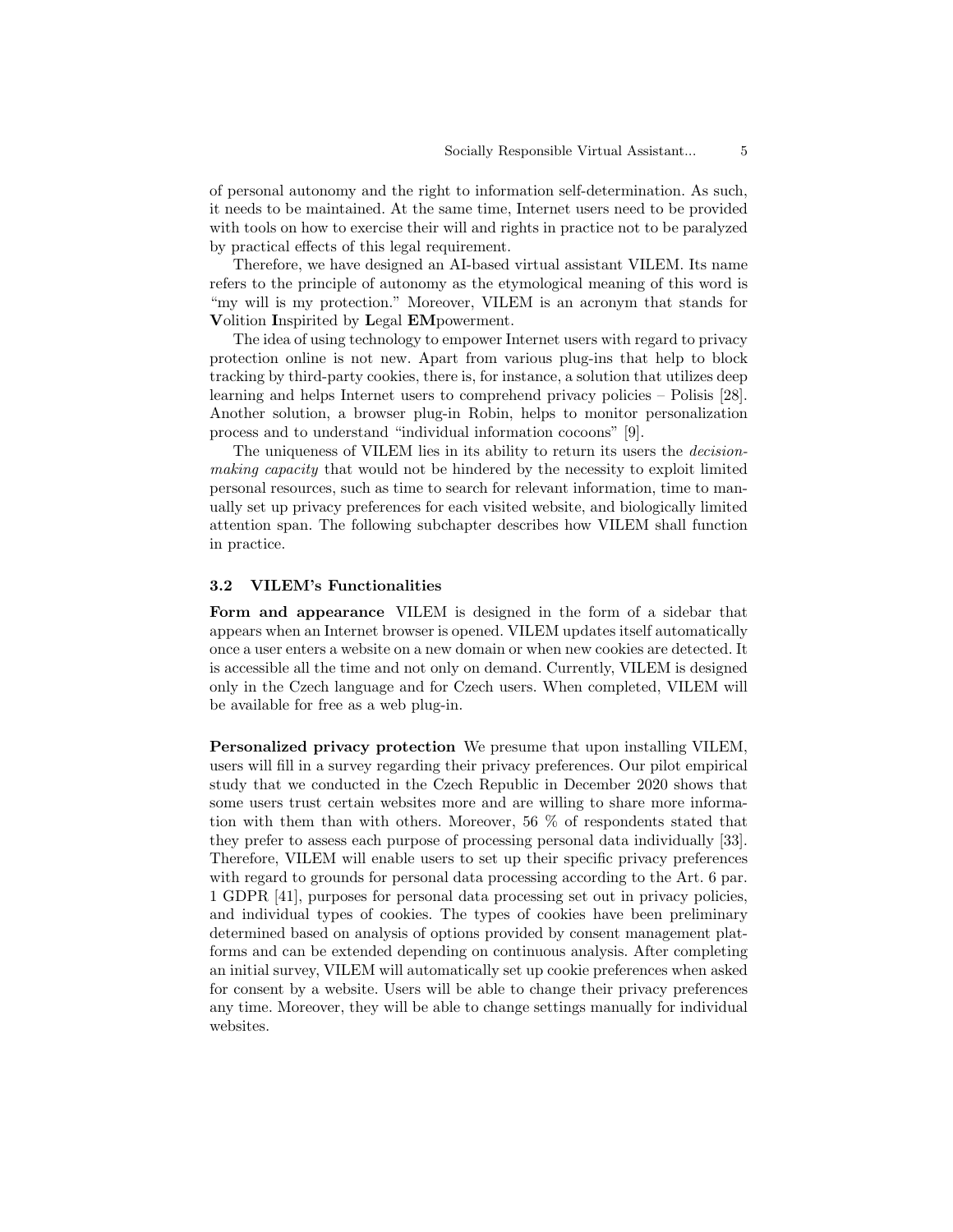Providing information to users VILEM informs users about the information that the data controller needs to make available according to the GDPR. This information contains the name and contact details of the controller, the purpose of data processing, categories of processed personal data, and legal grounds for the processing (consent, contractual obligation, legal obligation, protection of vital interests, protection of a public interest, or a legitimate interest of the controller). Additionally, VILEM informs users whether the controller makes the data available to other parties, such as processors. In that case VILEM also provides users with respective contact details. Users should understand from the information provided that their consent is reversible, if already given, or optional, if not. The same goes for the stated legitimate purposes.

VILEM will also fulfill an educational role. It will inform users in simple terms about what provided information means and what can be done in each situation. For those interested in the topic and who will want to go into it in more depth, we will provide links to our website with educational videos (in preparation).

As problems with privacy management need not to be caused only by improper or overwhelming use of cookies, VILEM will also inform and educate users how to protect themselves in other situations. Namely, VILEM will recommend users to install some of the existing web plug-ins that prevent device fingerprinting.

Tool for managing cookies VILEM will enable users to forbid cookies unnecessary for website's functioning and inform them that a website is inaccessible without agreeing to certain types of cookies. In the future, VILEM should provide additional functions, such as enabling users to forbid pop-up notifications and informing them if a website contains paid promotions.

#### 3.3 VILEM's Technical Background

Various methods can implement mapping of user preferences with specific rules offered by websites providers. With growing computational capabilities and more powerful hardware, automatic but rigorous analysis of textual data becomes more imaginable than before. VILEM can use any modern text classification approach for checking matches in privacy preferences. By using models that are able to handle some degree of semantic understanding, we can improve the model's ability to handle input data that differ in lexical realization but carry the same meaning as the training data. One example of such model is represented by BERT models [1] and its derivatives. We intent to use this class of models in VILEM.

The current trend in natural language processing is to use large neural network models pre-trained on huge data sets. Such data do not have to be manually labelled; we can use automatically generated datasets and design artificial tasks – so-called self-supervised learning – to extract knowledge about human language. These models are mainly intended for the English language. However,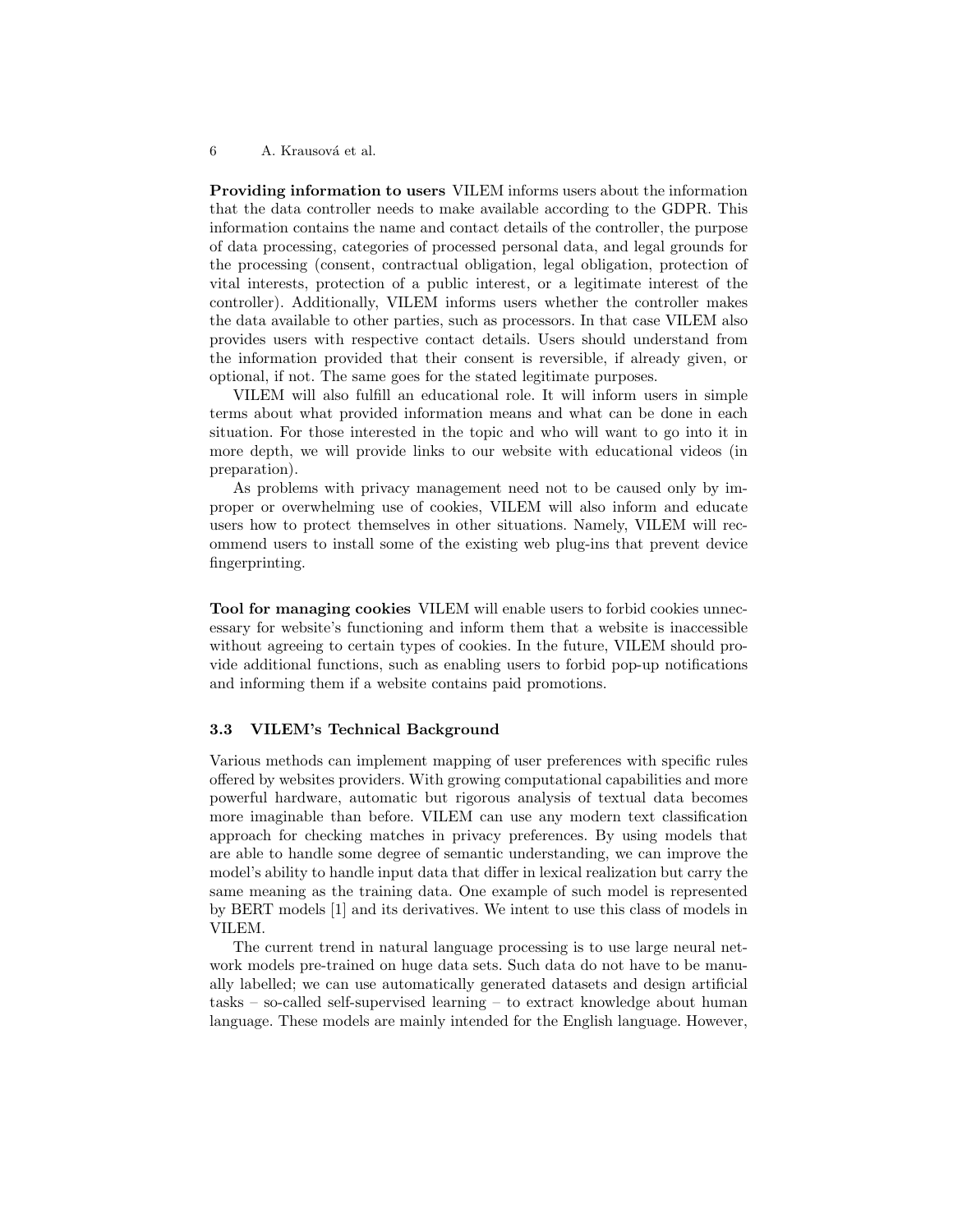researchers released models trained on a couple of languages simultaneously [42], which can help to increase the accuracy of such models by enlarging the dataset. We can also utilise models for narrow language groups, such as the Slavic language group [7] or even monolingual models trained for the Czech language [44].

These pre-trained models can be used directly only for a limited set of tasks. In our case, we will have to apply an additional fine-tuning step, in which a training set of manually annotated data will be collected. This annotated data shall be used to adapt the model for the task of classification of legal texts. With these pre-trained models we expect to achieve much better classification accuracy with less data when compared to an approach that do not rely on pre-trained models.

Given the growing data production and a constantly changing legal environment, modern society often searches for an easy and systematic way of solving legal issues. Complex but easy-to-use shelf-product solutions are often the first-choice tool for website operators who want to satisfy complicated legal requirements. Projects like OneTrust aim to deal with the changing environment. However, a non-negligible amount of web service providers still does not use such a systematic solution many providers do not even implement legal obligations at all. In this regard, VILEM will be able to easily analyse and solve the problem of matching users' preferences for individual on websites with mainstream systematic solutions due to the known structure of forms. VILEM will be able to focus only on textual content and its semantics. In non-systematic solutions, there will be one extra step – to identify the form and parse the statements with their controls. In the next step, VILEM will be able to analyse the texts, highlight match or mismatch in each statement and prefill the pop-up windows or privacy management forms for users. VILEM will be also able to recognise and send information in an aggregated form about potential violations of law to the respective public authority.

As VILEM will use techniques of natural language processing, we need to take extra care when preparing datasets for its learning. The preparation of the data is done manually by people with knowledge of personal data processing and its legal limits as well as the obligations imposed by the data protection legislation [41, 2]. The annotation is made in an environment specifically designed just for this task.

There are some specificities related to annotating in the Czech language and within the Czech legal culture. The first specificity lies in the workings of the language itself. The structure differs significantly from English, German and other languages used in areas where annotation of legal texts is more common than in the Czech Republic. Therefore, existing conventions from other countries are not usable for our work. The second specificity concerns the legal culture in the Czech Republic, which scarcely uses standardized templates. The governmental bodies, such as ministries and specialized public authorities (e.g., the Office for Personal Data Protection), do not provide them either. It is customary for the administrative bodies to provide guidelines on the creation of necessary docu-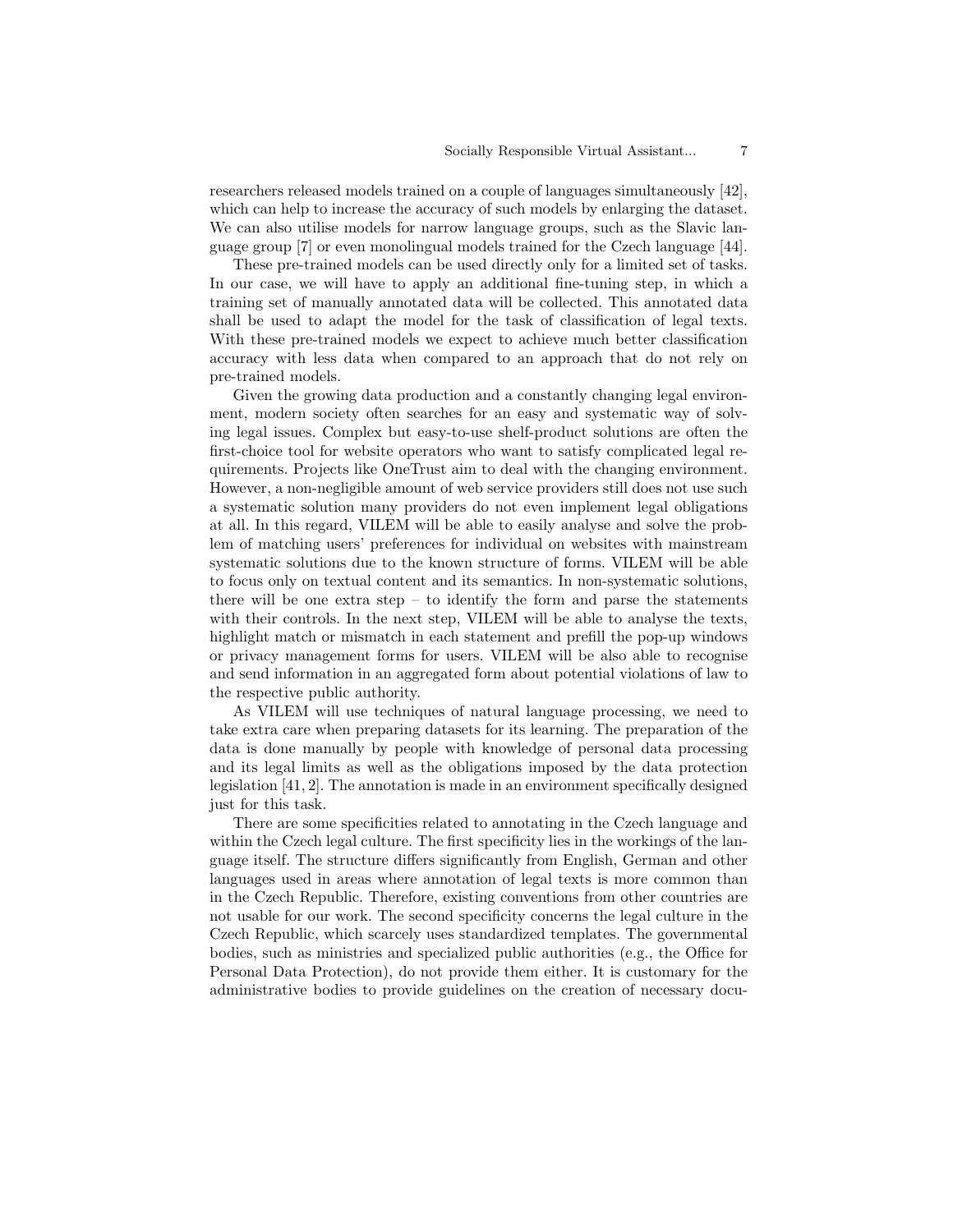ments instead. As a result, when annotating a Czech legal text one must expect a high level of variability in its structure as well as in the terminology.

The field of annotating Czech legal texts is not explored thoroughly. Nevertheless, more than one research project on this matter was completed in previous years. For data extraction, we follow the best practice set by the team on the Faculty of Law at Masaryk University [25] on the methodology for citation analysis and annotation conventions. The most significant results so far were presented in the research project Exact Assessment of the Relevance of Case-Law [16]. In the project, the focus however lied on the analysis of references present in the case-law of Czech courts. The part relevant for work on VILEM was the groundwork on manual annotation of data necessary for the automatic extraction of data by the tool [26]. Of course, other works based on manual annotation of legal texts exist, however they do not focus on the preparation of data for automated extraction. For VILEM to work, it has to be capable to learn to find patterns in various texts containing personal data processing information. We had to annotate with that in mind.

The challenges of texts containing terms and conditions for personal data processing are 1) variations in used legal terminology; 2) creativity in the phrasing of information obligations towards the user; 3) inconsistent level of detail of provided information; 4) purposeful omission of certain information. The obstacles we are facing differ from the ones the team of Masaryk University had to solve. For example, one of the problems they had was an unclear structure of case-law decisions that required the addition of functionality to their tool, enabling automated segmentation of the text [27]. In comparison, the most challenging part of VILEM is that the terms and conditions on personal data processing require a significant amount of different tags.

To prevent mistakes in the manual annotation that would have a negative influence on the functionalities of VILEM, the annotation is done by professionals in the area of personal data protection. This way, they are familiar with the terminology and it will be quicker for them to search for relevant data in the texts. Furthermore, their practical experience shall ensure that they can identify possible hidden information in the text. Such as unlawful limitations of the data subject's rights. These are written intentionally in a way that would confuse an an unprepared reader without professional expertise. In the future, we would like to enable the users of VILEM to send feedback in case they encounter an error made by VILEM, such as the inability to find all the information on personal data processing in the terms and conditions. This way, VILEM can improve, which is one of the upsides of using AI algorithms. That said, it is necessary to supervise the learning of VILEM on the data feedback, since it might be incorrect. It is bound to happen that the users will not be able to correctly identify the relevant legal meaning behind the phrasing of the text. It can be quite confusing for a consumer. Even so, the texts can be confusing to legal professionals as well.

Therefore, we have implemented the practice of multiple annotations of the same text. To make the manual annotations as precise as possible, we also created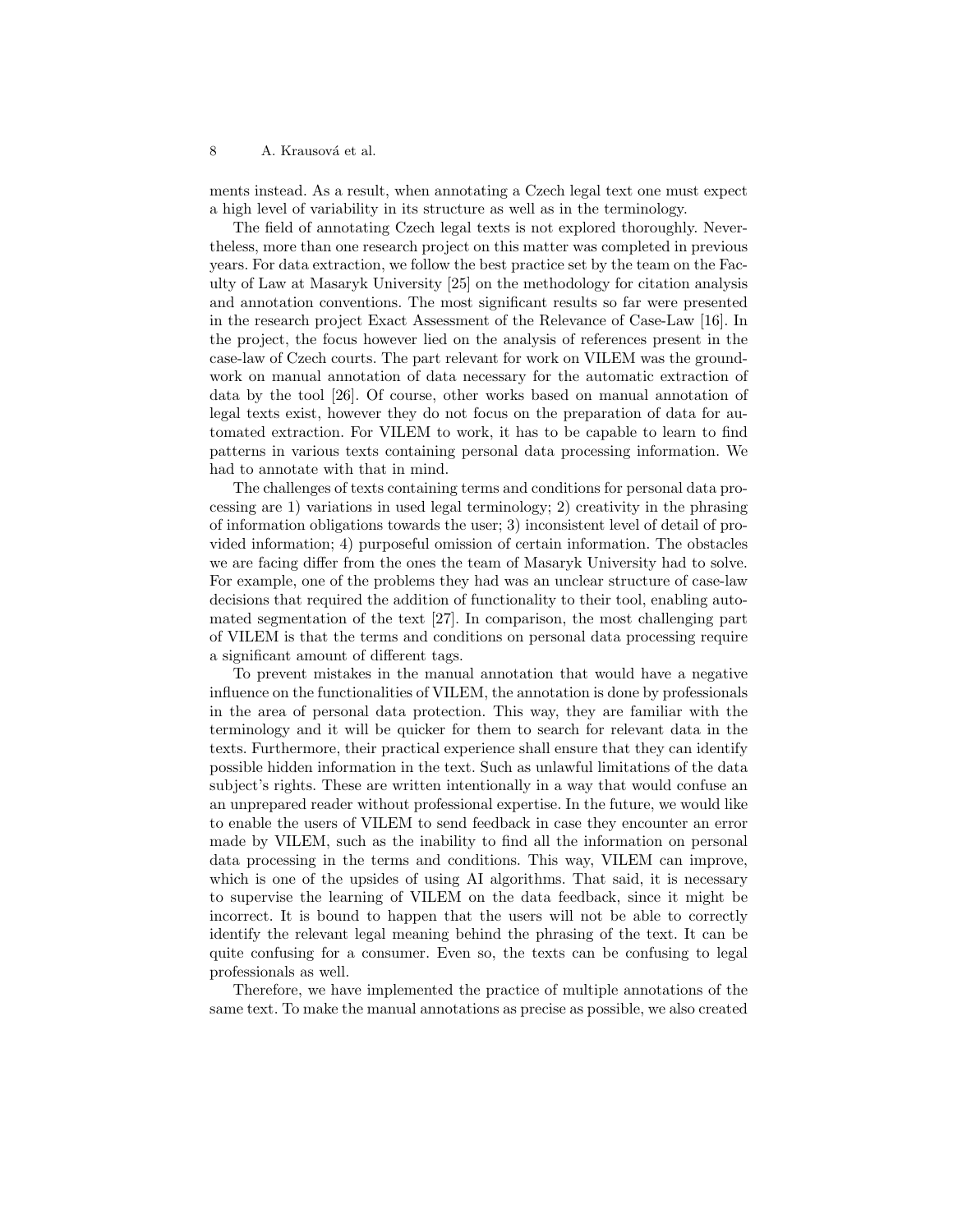an annotation manual. The annotation manual is inspired by the one used for the annotation of Czech judicial decisions [5]. It sets the general rules for annotation so that all the annotators can adopt the same or at least similar approach. On top of that all tags are accompanied by examples of how they can look like in different texts.

# 3.4 Involvement of VILEM's Users

Any user experience feedback is precious and can improve functioning of a system by adjusting the user interface or enlarging the training corpora. However, in every application, collecting user feedback can be tricky. Active feedback can be time-consuming and annoying for users. Moreover, recording users' behaviour may not be well accepted in a project dealing with privacy issues. However, VILEM can overcome these issues. We will let the users consider the benefit of making the system better and let them decise whether they would accept or deny sending anonymous automatic feedback upon installation of VILEM. Meanwhile, we will place feedback buttons in the applications for those who want to give active feedback.

We need to keep in mind that some serious problems can arise if users would have the possibility to affect the decision process of VILEM by sending feedback on incorrect annotation of legal texts. In the first place, a common user is not a lawyer, so that their reasoning can be simply wrong. Fortunately, modern models can handle non-systematic noise brought by users well. However, if there was some systematic misunderstanding of the law by the users, the model could drift to this potentially wrong interpretation. We will avoid this unwanted state by searching for a systematic deviation and investigating such singularities by professionals.

Nonetheless, the fact that the user would not be satisfied with the outcome of VILEM will be essential for us. We can solve this issue in several ways: by providing us with information why VILEM marked a statement as it had done in the first place and let the user share his own opinion on the subject for further processing. If VILEM was wrong, we would add this "outlier" to the training corpora. If VILEM was right, it could be a sign of an unclear understanding of the setting of users preferences in VILEM after installation.

## 3.5 Evaluation of VILEM by Czech Internet Users

In November and December 2020, we tested the first proof of concept and the user interface of VILEM. In December 2020, we conducted the first pilot empirical study and presented a mock-up version of VILEM to 50 Czech Internet users [33]. The respondents could get acquainted with VILEM through an introductory video. They were provided with description of VILEM's purpose and functionalities. Our aim was to get preliminary feedback before further development.

The feedback from respondents was very positive. 92 % of respondents considered such web plug-in as desirable. 94 % of respondents evaluated VILEM as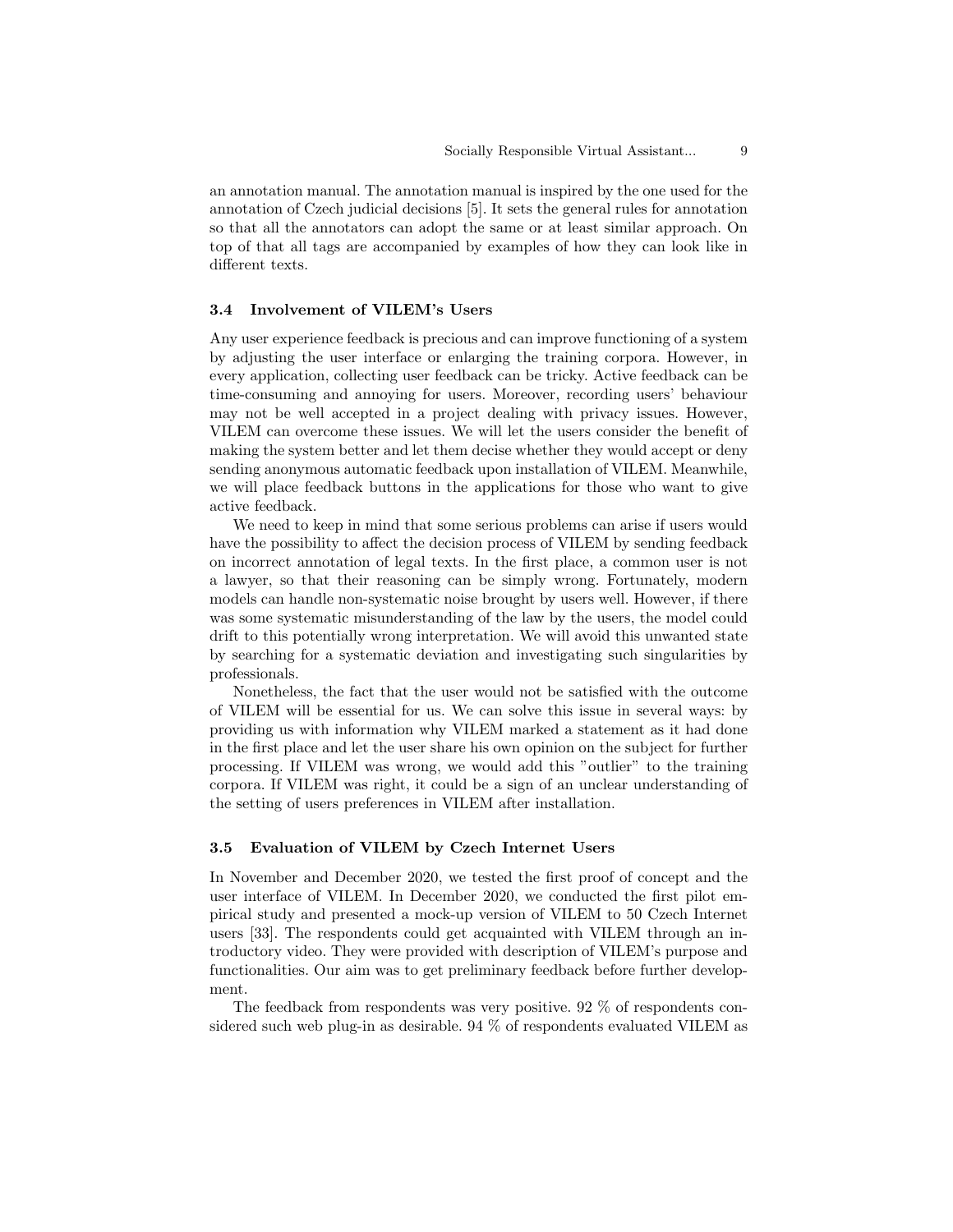useful and 84 % considered it trustworthy. 56 % of respondents expressed that VILEM would strengthen their control over information and would help them to make the process of privacy protection more comprehensible to them. Respondents expressed their expectations that VILEM would help them to protect themselves from and block harmful websites as well as save their time. Only 4 respondents out of 50 were hesitant or negative about the use of VILEM. The main reasons were a general concern that VILEM would slow down a computer and a general distrust to any solution that needed to be installed into a computer [33].

The pilot study showed us that Czech users would welcome a technical solution that would strengthen their control over personal data, warned and protected them against threats (namely when a website requires more information than users are willing to provide), and instructed them what to do in certain situations.

The main lesson we took from the study is to design VILEM in such a manner that it shall provide a maximum level of information, choice and control to users an a very comprehensible and easy-to-understand manner. In order to strengthen trustworthiness of VILEM, we need to diligently implement and operationalize requirements on Trustworthy and Responsible AI. The following chapter will illustrate how we plan to do so.

# 4 Implementing Trustworthy AI

The term of Trustworthy AI was introduced by the High-Level Expert Group on Artificial Intelligence [29]. In order for AI systems to be well adopted by society, these systems ideally need to comply with a number of requirements.

Ethical Principles of Trustworthy AI AI systems will need to comply with four ethical principles on Trustworthy AI – respect for human autonomy, prevention of harm, fairness, and explicability. VILEM fulfills the rationale of all of the four principles. Its aim is to strengthen human autonomy by providing Internet users with a free tool for better management of own choices and hereby prevents harm that they could face by careless sharing of personal data. VILEM will not discriminate any user as it will be freely available to all Czech citizens. Moreover, functioning of VILEM will be explained to users in a comprehensible and transparent manner.

Key Requirements for Trustworthy AI AI systems will also need to comply with seven requirements. Compliance of VILEM is described below for each of the requirement.

Human agency and oversight As mentioned above, the main function of VILEM is to empower Internet users with regard to personal autonomy in the area of privacy preferences management. The same principle will be applied to VILEM as well. Users will have complete control over the web plug-in. They will be in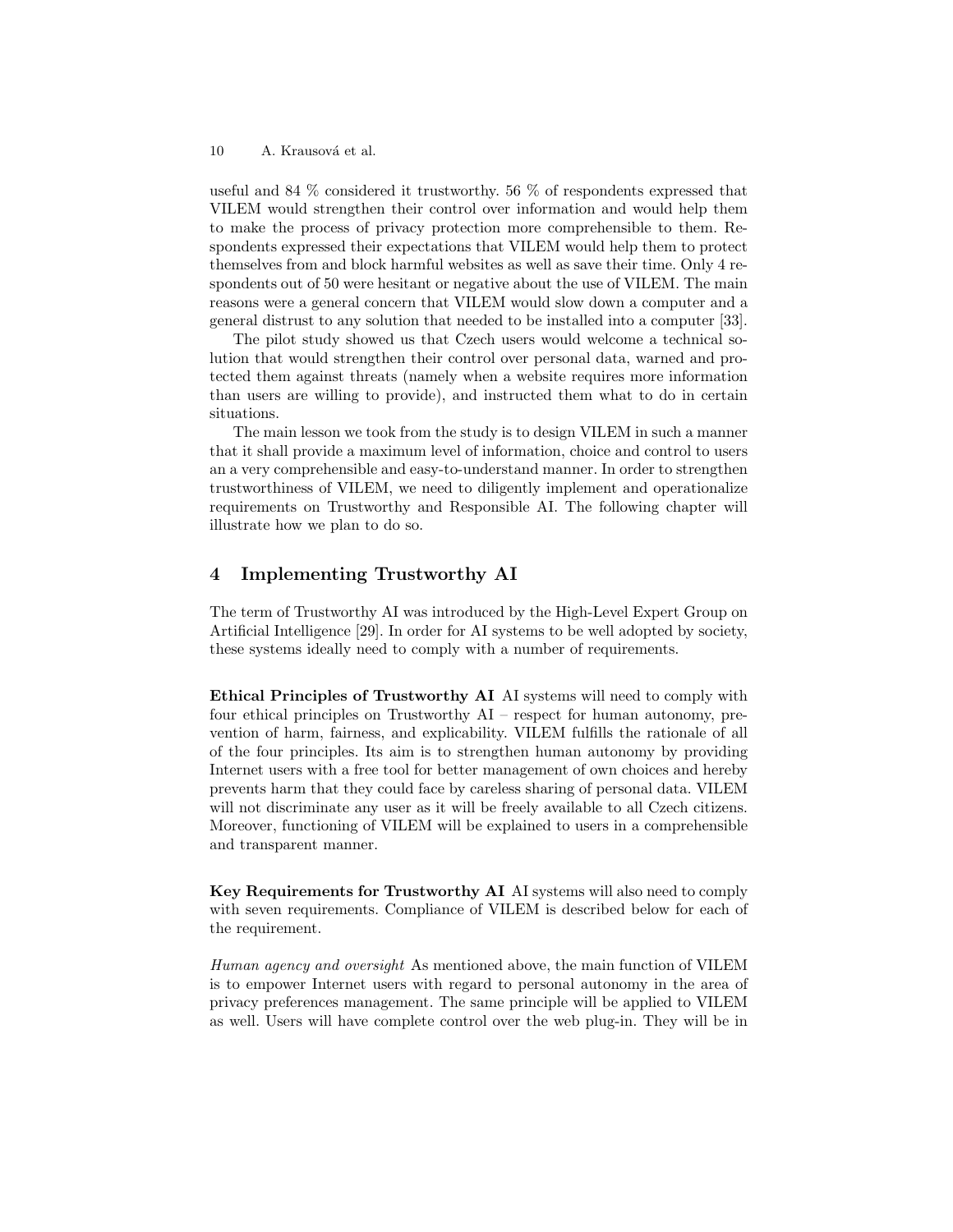charge of setting-up their preferences and will be able to change them at any time.

Technical robustness and safety The main risk to technical robustness and safety would come from the side of users who could influence functioning of VILEM. Therefore, all input and feedback from users on problems related to malfunctioning will be checked manually.

Privacy and data governance VILEM will not collect or process personal data related to its users. All activity will be done only on the side of users. It will be possible to share data with us if a particular user will wish to do so for the purpose of improving the system. Users will have an option to share the data anonymously.

Transparency VILEM shall be completely transparent. We intend to share the code as open source. Moreover, users or any other person will be provided with information which training data was used. Namely, we will provide a list of privacy policies (including Internet links) that were used to train VILEM. We plan to provide annotated datasets upon reasonable requests to researchers for the purposes of checking proper functioning of the system. The datasets will not be provided publicly per se to protect intellectual property interests.

Diversity, non-discrimination, and fairness VILEM is designed as user-centric and will be made available to anyone for free.

Societal and environmental well-being By protecting users VILEM will contribute to overall societal well-being.

Accountability With regard to securing safety and robustness, functioning of VILEM will be continuously monitored and improved.

# 5 Future Challenges

Our virtual assistant VILEM is in the process of development. However, even after it will be finished, we will need to continuously update it, expand the training corpora and keep analyzing how law and privacy policies as well as cookie legislation and practice evolves. One of the upcoming challenges we will need to react to is a change in use of so called third-party cookies [19] use of which has already been reduced in relationship with adopting the GDPR (see [35]). Moreover, we need to monitor and update VILEM with regard to potential new legal obligations.

# Acknowledgement

This work has been supported by the Technology Agency of the Czech Republic within the ETA Programme – No. TL03000152 "Artificial Intelligence, Media, and Law".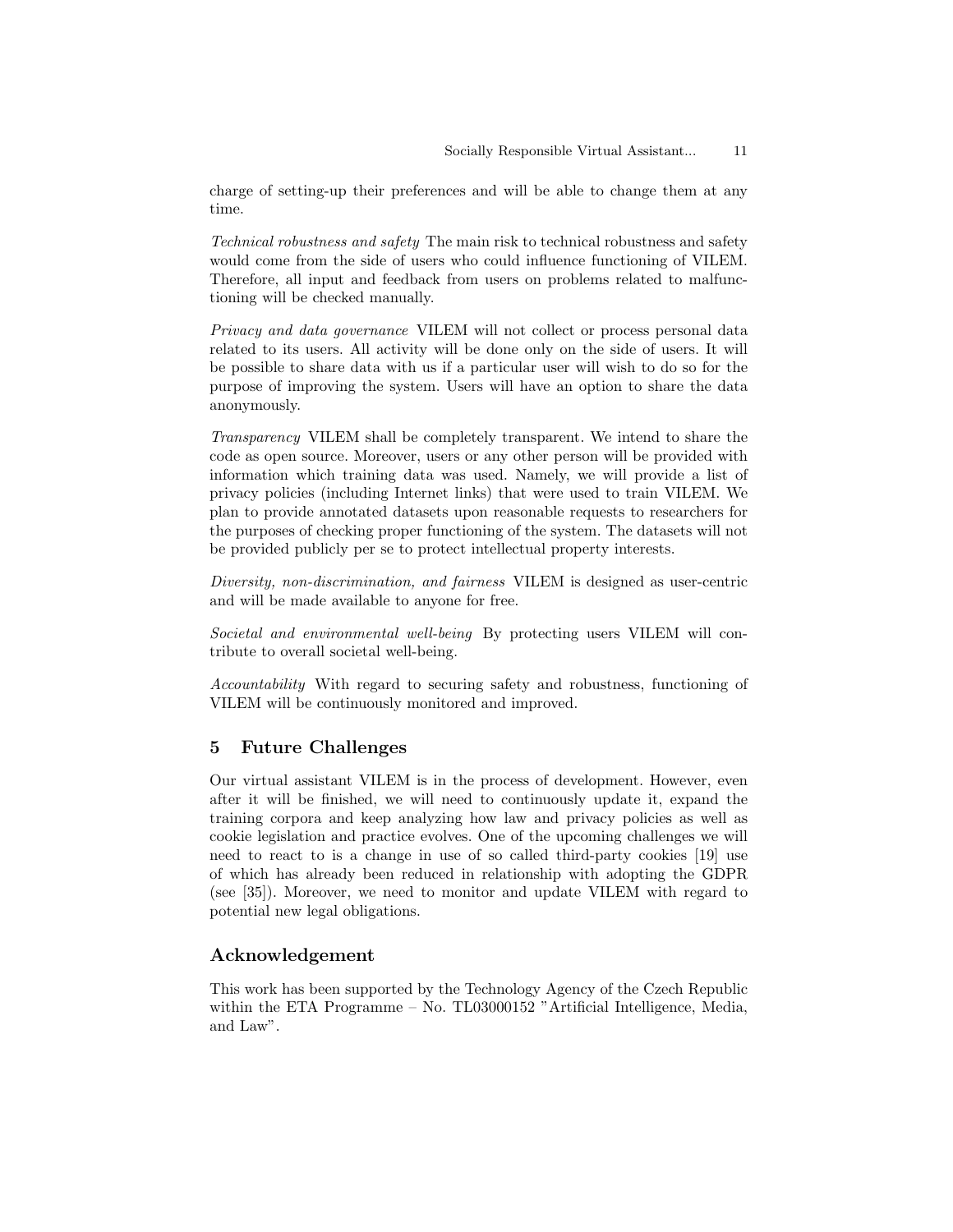# References

- 1. Devlin, J., Chang, M.W., Lee, K., Toutanova, K. BERT: Pre-training of Deep Bidirectional Transformers for Language Understanding. In: Proceedings of the 2019 Conference of the North American Chapter of the Association for Computational Linguistics: Human Language Technologies, Volume 1 (Long and Short Papers). pp. 4171-4186. 2019.
- 2. Act No. 110/2019 Coll., on Personal Data Processing (Czech Republic)
- 3. Aguirre, E., Mahr, D., Grewal, D., de Ruyter, K., Wetzels, M.: Unraveling the Personalization Paradox: The Effect of Information Collection and Trust-Building Strategies on Online Advertisement Effectiveness. Journal of Retailing 91(1), 34–49 (2015). https://doi.org/10.1016/j.jretai.2014.09.005
- 4. Ahava, A.: Use (and Abuse) of Website Cookies under EU Privacy Law: Practical Tips for Better Compliance, https://www.lexology.com/library/detail.aspx?g=64772d95-c4c7-4ad0-8a5cab66ff564e1e. Last accessed 18 May 2021
- 5. Annotation manual for the project Methodology for the Case-Law Citation Analysis, project no. MUNI/A/0940/2015, http://citacnianalyza.law.muni.cz/content/cs/publikace/. Last accessed 18 May 2021
- 6. Arzubov, M., Shakhovska, N., Lipinski, P.: Analyzing ways of building user profile based on web surf history. In: 12th International Scientific and Technical Conference on Computer Sciences and Information Technologies (CSIT). IEEE Press (2017). https://doi.org/10.1109/STC-CSIT.2017.8098809
- 7. BERT in DeepPavlov, http://docs.deeppavlov.ai/en/master/features/models/bert.html. Last accessed 18 May 2021
- 8. Blom, J.: Personalization: a taxonomy. In: CHI EA '00: CHI '00 Extended Abstracts on Human Factors in Computing Systems, pp. 313-314. ACM (2000)
- 9. Bodo, B. B., Helberger, N. N., Irion, K. K., Zuiderveen Borgesius, F. F., Moller, J. J., van de Velde, B. B., Bol, N. N., van Es, B. B., de Vreese, C. C.: Tackling the Algorithmic Control Crisis. The Technical, Legal, and Ethical Challenges of Research into Algorithmic Agents. Yale Journal of Law and Technology 19(1), 133– 181 (2017)
- 10. Brundage, M., Avin, S., Clark, J. et al.: The Malicious Use of Artificial Intelligence: Forecasting, Prevention, and Mitigation. Report, Future of Humanity Institute (2018)
- 11. Cahn, A., Alfeld, S., Barford, P., Muthukrishnan, S.: An Empirical Study of Web Cookies. In: WWW '16: Proceedings of the 25th International Conference on World Wide Web, pp. 891-901. ACM (2016)
- 12. Cheng, L., Varshney, K. R., Liu, H.: Socially Responsible AI Algorithms: Issues, Purposes, and Challenges. 1-49 (2021). https://arxiv.org/abs/2101.02032
- 13. Directive 2002/58/EC of the European Parliament and of the Council of 12 July 2002 concerning the processing of personal data and the protection of privacy in the electronic communications sector (Directive on privacy and electronic communications)
- 14. Directive 2009/136/EC of the European Parliament and of the Council of 25 November 2009 amending Directive 2002/22/EC on universal service and users' rights relating to electronic communications networks and services, Directive 2002/58/EC concerning the processing of personal data and the protection of privacy in the electronic communications sector and Regulation (EC) No 2006/2004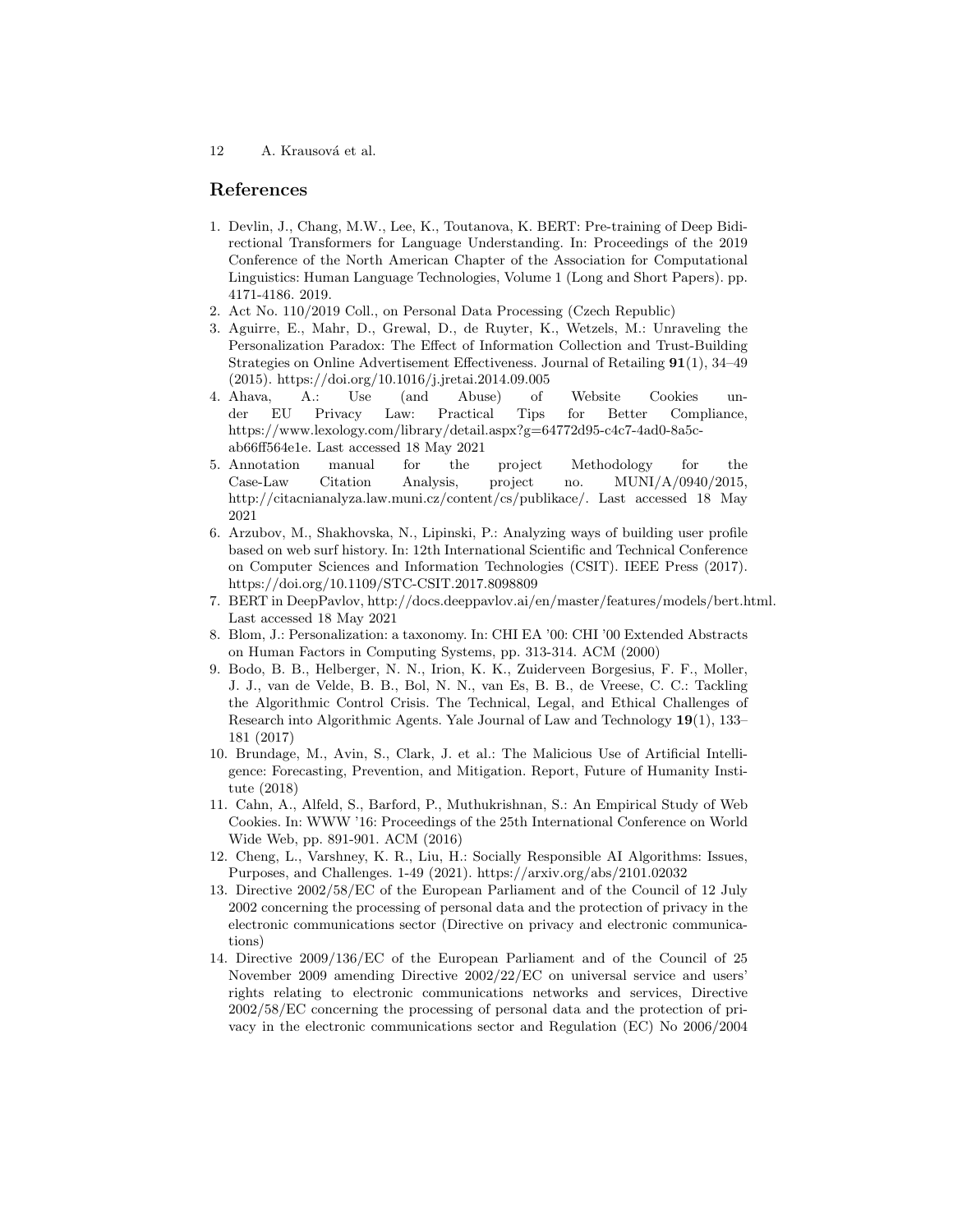on cooperation between national authorities responsible for the enforcement of consumer protection laws (Text with EEA relevance)

- 15. Eurostat: Digital economy and society statistics households and individuals, https://ec.europa.eu/eurostat/statistics-explained/index.php. Last accessed 18 May 2021
- 16. Exact assessment of the relevance of case-law, https://starfos.tacr.cz/en/project/GA17-20645S. Last accessed 18 May 2021
- 17. Farafonov, G.: Personal data and personalization issues. Diploma thesis. University of Economics and Business, (2012)
- 18. Grafanaki, S.: Autonomy Challenges in the Age of Big Data. Fordham Intellectual Property, Media & Entertainment Law Journal 27(4), 803–865 (2017)
- 19. Google ending third-party cookies in Chrome, https://www.cookiebot.com/en/google-third-party-cookies. Last accessed 18 May 2021
- 20. Guidelines 05/2020 on consent under Regulation 2016/976. European Data Protection Board (2020)
- 21. Guidelines 8/2020 on the targeting of social media users. European Data Protection Board (2021)
- 22. Guidelines 09/2020 on relevant and reasoned objection under Regulation 2016/679. European Data Protection Board (2021)
- 23. Guidelines on Automated individual decision-making and Profiling for the purposes of Regulation 2016/679. Article 29 Data Protection Working Party (2018)
- 24. Guidelines on transparency under Regulation 2016/679. Article 29 Data Protection Working Party (2018)
- 25. Harašta, J., Míšek, J., Hanych, M., Loutocký, P., Malaník, M., Šavelka, J., Štěpáníková, M., Myška, M.: Rozměry citací v právu a anotační konvence. Revue pro právo a technologie 8(5), 51–73 (2017). https://doi.org/10.5817/RPT2017-1-4
- 26. Harašta, J., Šavelka, J., Kasl, F., Kotková, A., Loutocký, P., Míšek, J., Procházková, D., Pullmannová, H., Semenišín, P., Šejnová, T., Šimková, N., Vosinek, M, Zavadilová, L., Zibner, J.: Annotated Corpus of Czech Case Law for Reference Recognition Tasks. In: Sojka, P., Horák, A., Kopeček, I., Pala, K. (eds.). Text, Speech, and Dialogue: 21st International Conference. Cham: Springer Nature Switzerland AG (2018)
- 27. Harašta, J., Šavelka, J., Kasl, F., Míšek, J.: Automatic Segmentation of Czech Court Decisions into Multi-Paragraph Parts. Jusletter IT 4, 1–10 (2019).
- 28. Harkous, H., Fawaz, K., Lebret, R., Schaub, F., Shin, K. G., Aberer, K.: Polisis: Automated Analysis and Presentation of Privacy Policies Using Deep Learning. In: USENIX Security 2018. (2018)
- 29. High-Level Expert Group on Artificial Intelligence. Ethics Guidelines for Trustworthy AI. European Commission (2019)
- 30. Jab lonowska, A., Micha lowicz, A.: Planet49: Pre-Ticked Checkboxes Are Not Sufficient to Convey User's Consent to the Storage of Cookies (C-673/17 Planet49). European Data Protection Law Review 6(1), 137–142 (2020). https://doi.org/10.21552/edpl/2020/1/19
- 31. Jones, M. L.: Cookies: a legacy of controversy. Internet Histories 4(1), 87–104 (2020). https://doi.org/10.1080/24701475.2020.1725852
- 32. Koch, R.: Cookies, the GDPR, and the ePrivacy Directive, https://gdpr.eu/cookies/. Last accessed 18 May 2021
- 33. Krausová, A., Moravec, V., Volek, J.: Osobní asistent pro práci s algoritmickou personalizací obsahů: Pilotní analýza uživatelských znalostí a očekávání. Research report, Focus – Marketing & Social Research (2020)